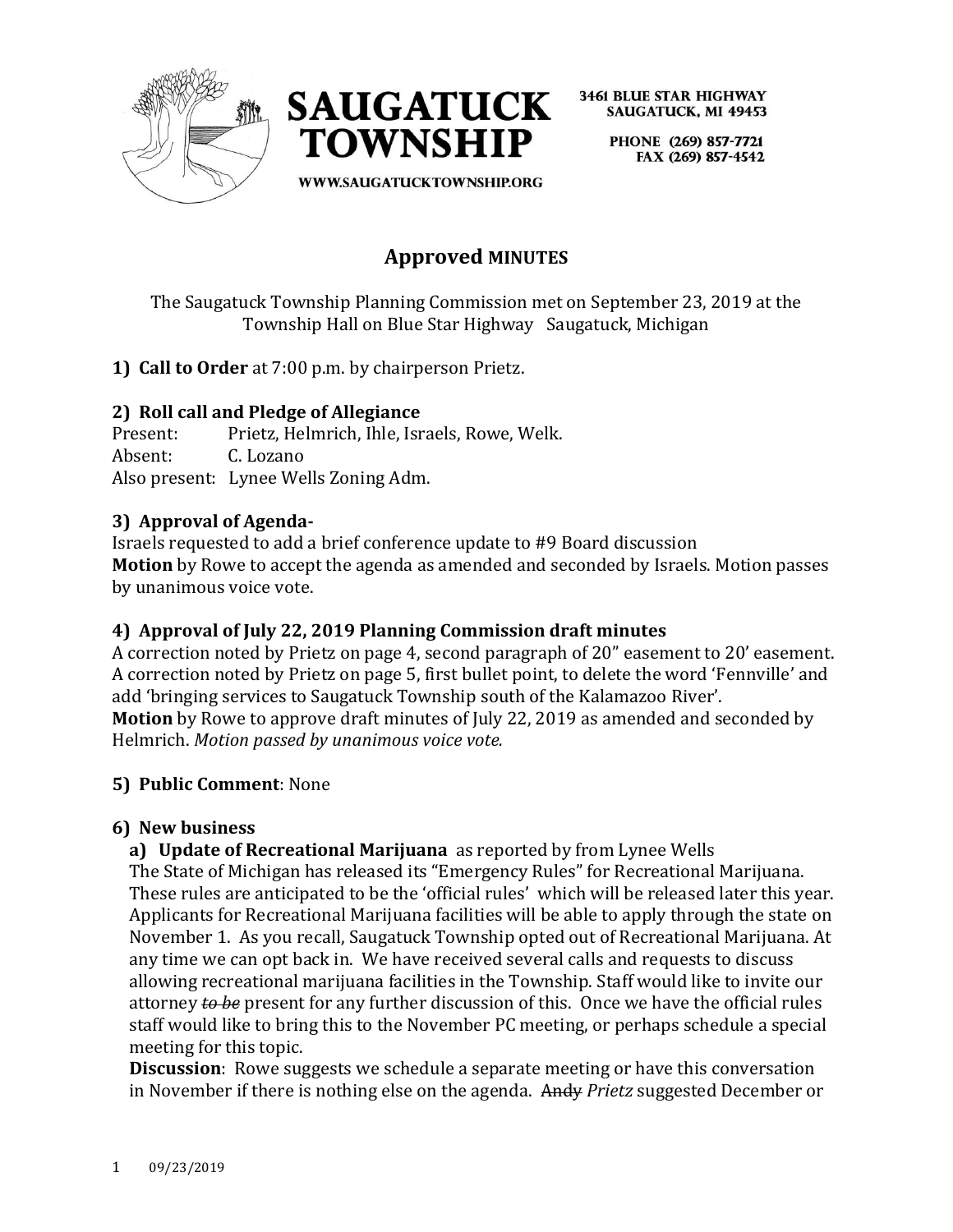



**3461 BLUE STAR HIGHWAY SAUGATUCK, MI 49453** PHONE (269) 857-7721 FAX (269) 857-4542

**WWW.SAUGATUCKTOWNSHIP.ORG** 

January in order to have time to review the official rules and Lynee offered to getting us a copy of the Emergency rules now. She confirmed that our attorney is available to attend our November meeting for the discussion. She also reminded us that only current qualified Medical Marijuana providers are eligible to apply for a recreational license. After discussion, it was agreed that the November 25, 2019 meeting date will be optimal for this discussion.

**b) Discussion and propose zoning amendments** as reported by Lynee Wells. Lynee is requesting to cleanup some of the language in our current zoning regulations. She would like to schedule a public hearing at the October or November meeting to consider some text amendments to the Zoning Ordinance. She provided the following background for discussion:

- **Private Roads: 40-658, b, 2:** This section is confusing as it lists standards for more than 4 lots and less than 4 lots, but not 4 lots. She suggests modifying section 2a to read "4 or more lots."
- **Private Roads: 40-658,e:** The Township Board reinstated its support for the International Fire Code, which was acted upon by the Township Board at their August meeting. Lynee suggests to amend the section of the Zoning Ordinance to be consistent with the Fire Code and add the following to item "e" at the end of the sentence: "…in conformance with the International Fire Code as adopted by the Township, and as amended from time to time."
- **Private Roads:** Lynee also proposed to remove the remainder of the standards because the International Fire Code will now prevail, and we will no longer be able to subjectively review/consider *a* second means of access because we will *adhering adhere* to the International Fire Code which requires a second access when there are 30 or more lots.
- **Passing Lanes: 40-663, c:** Wells explained this section does not comply with the International Fire Code. She did speak to the Fire Chief last week and he would like us to completely remove this section. Passing lanes are not required in the Fire Code. He does not want to require more than what is in the Fire Code, therefore preserving the integrity of the Fire Code.
- **Lot Area in A-2 Dimensional Standards, Inconsistency: 40-185, c,:** This section details lot requirement for the A-2 Zoning district and contradicts previous items by stating there is no lot area or width requirement in A-2, (item C), for Parcels or Lots. It seems to be very confusing. The recommendation is to remove item C and keep the lot area of 2 ½ acres, and frontage of 150' in items A and B.
- **Noticing for Site Plan Review:** Section 40-812 b: Within the 'Noticing of Site Plan' paragraph, we require public notice to all properties within 300 feet within 15 days prior to the meeting but not more than 30 days in advance of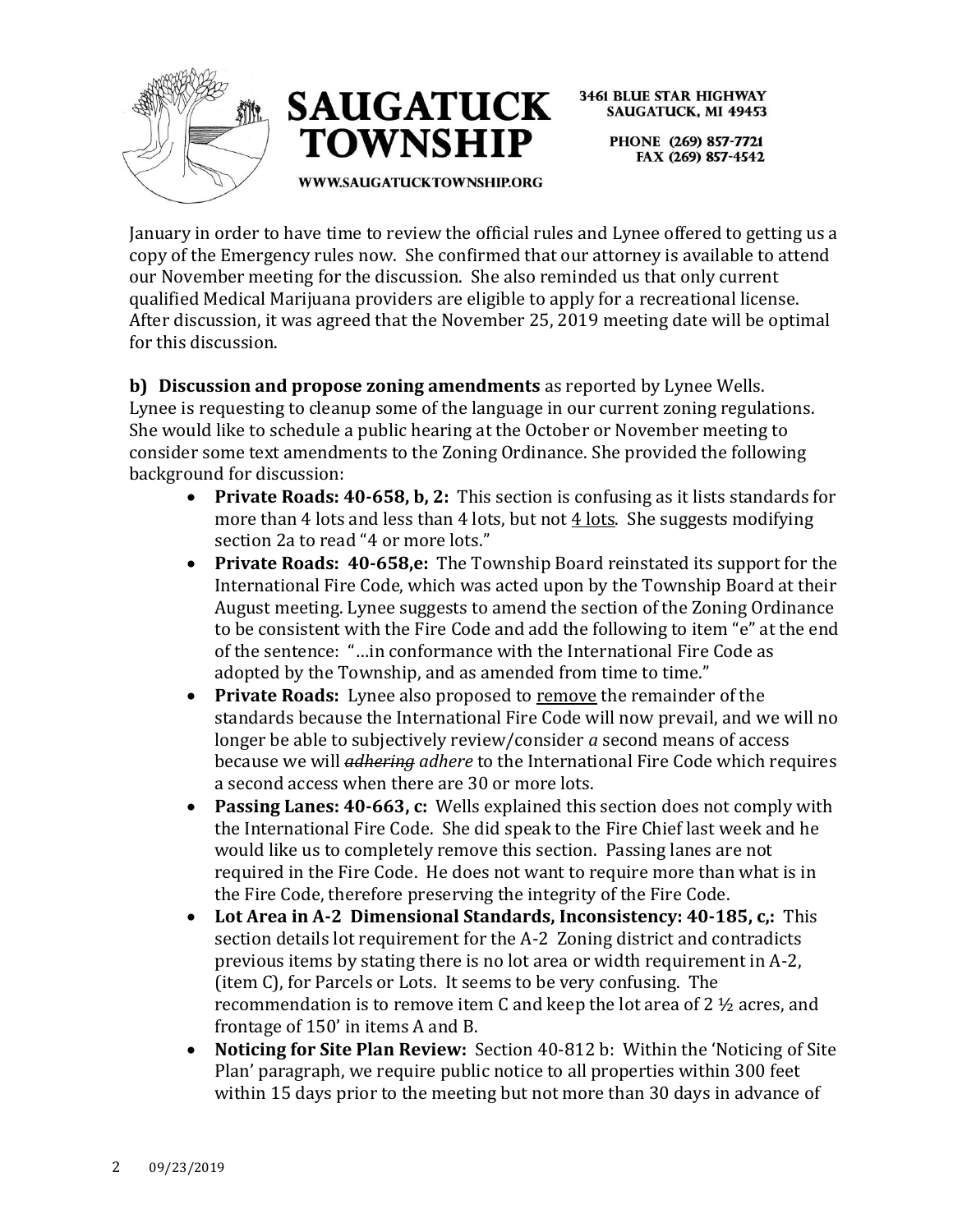



**3461 BLUE STAR HIGHWAY SAUGATUCK, MI 49453** PHONE (269) 857-7721

FAX (269) 857-4542

WWW.SAUGATUCKTOWNSHIP.ORG

the meeting, and notification in the newspaper for any site plan review. This standard is not required by state law, is staff intensive, and costly. It is recommended to amend the section to continue to require site plan review, and only require public noticing for items that require such noticing per the Michigan Zoning Enabling Act. These requirements are typical for rezoning, special approval use, PUD's, etc.

• **Discussion:** 

Rowe expressed agreement of all the amendment changes, especially from a ZBA perspective. Jon emphasized the labor and costs involved with the noticing. If we agree with the changes, Lynee will prepare draft language that amends the current zoning ordinance(s), present it at the October meeting for approval then it will go to the Board in November. The discussion did not require a motion.

## **7. Old Business:** None

## **8. Public Comments:**

- Aaron Smith: Aaron offered question resource support to the PC regarding recreational marijuana. He emphasized that the Emergency Rules will be the final rules in place Nov. 1, 2019. He also stated that municipalities will receive a small portion of financial reimbursement from recreational marijuana sales.
- Tammy Jacobi: Reminded us that Prop 1 includes an initiative option for municipalities who don't listen to the 'will of the people' and even if we don't approve recreational for the Township, there exists an option for the voters to seek it by ballot initiative. Rowe noted that, surprisingly, it has failed to pass in two communities in Michigan when it was put to a vote.

#### **9. Board Discussion** from Lynee Wells

- Recording meetings: Lynee reported that all meetings will be video recorded, public, and available for review on U-tube.
- Updated zoning maps: Lynee was pleased to announce the availability of updated zoning maps and we will all receive one soon. The County has been very helpful and the color scheme is more user friendly and easier to read.
- Renewed contract with Muni-Code: They host all the general law and zoning ordinances on their WEB site. It's a good site, very searchable and user friendly. It's a good service to our residents.
- October 28, 2019 Meeting Topics
	- o A Housing presentation by Ryan Kilpatrick may include tiny housing, affordability, availability, supply and demand, types of housing, etc. Ryan requests to speak at 6:00 p.m. at our October meeting. The Commission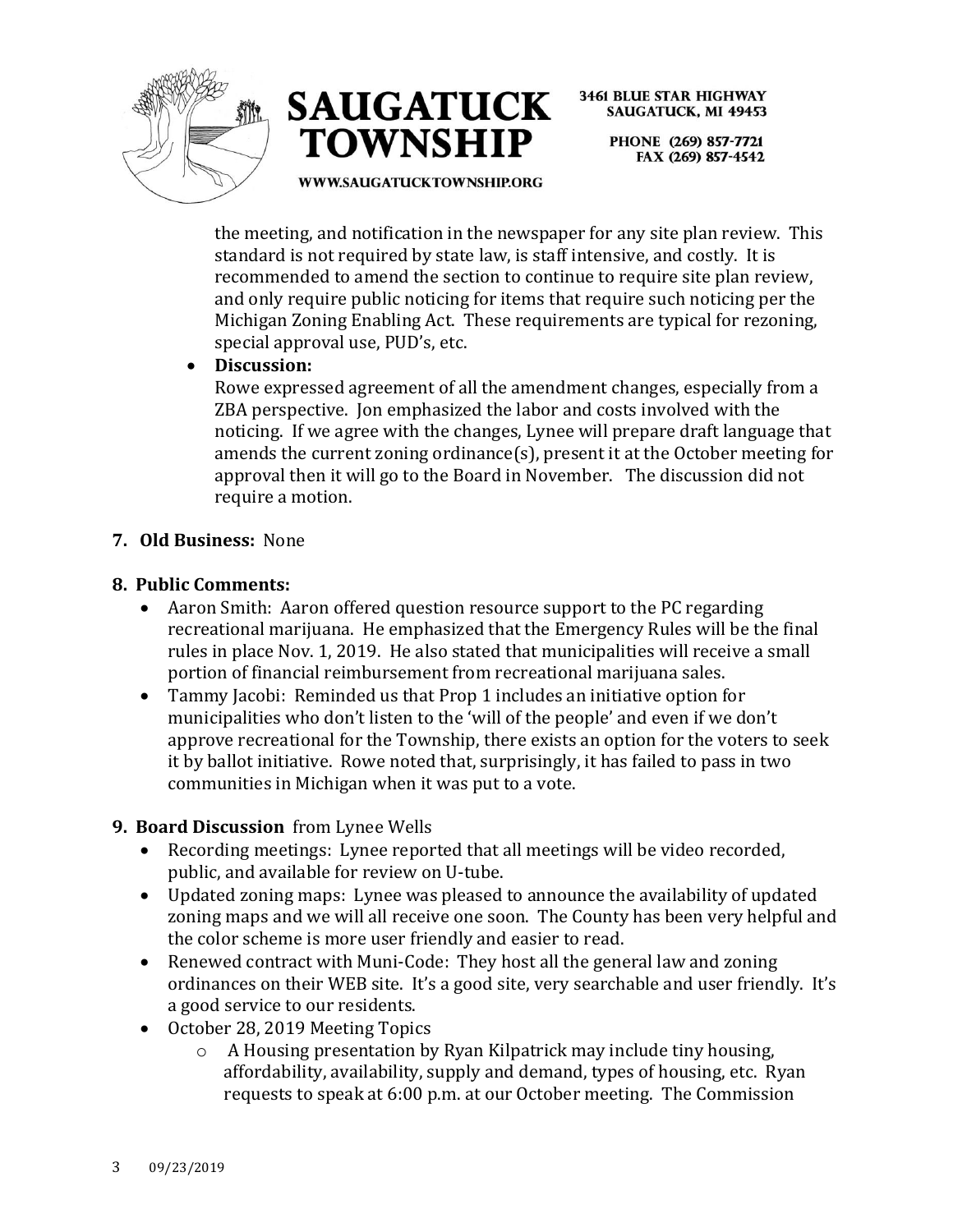



> PHONE (269) 857-7721 FAX (269) 857-4542

**WWW.SAUGATUCKTOWNSHIP.ORG** 

agreed to start at 6:00 p.m. and set aside approximately one hour to that presentation.

o Also at the October meeting there will be a public hearing regarding the zoning text amendments, possibly a public hearing for a medical marijuana provisioning center, possibly a medial *medical* marijuana grow facility application, and a site plan review for a wood shop warehouse building in the Industrial area.

• Conference update: see handout HOT TOPICS IN PLANNING/ZONING 08/2019 Israels thanked the Township for the opportunity to attend a presentation by Buchman Sparks PC in Kalamazoo Aug. 14 2019, addressing Hot Topics in Planning and Zoning. She presented an overview of the conference and conference handout beginning with zoning and legal framework for common laws, legislative preemptions from township zoning authority including the Right to Farm act, small cell towers, public schools, County facilities, Primary Caregiver Marihuana MMMA 2008, and State Prison exemptions from zoning. There was discussion of short term rentals and associated issues communities are facing with fire codes and hotel/motel rules. She noted that Townships should avoid getting involved with neighborhood ordinances that define neighborhood rentals. There is more on STR on pages 5,6,7,8 of the handout. Israels referred to the Right to Farm Act in pages 8 through 16. It cites case law for things associated with farming, from adding structures, driveways, noise, sales on property, change in agriculture, products, irrigation, etc.

Page 16-23 addresses Township zoning for Marihuana, which has been trending over Federal law. Also interesting that Township zoning ordinances prohibiting outside grow were preempted by the MMMA. There are no zoning regs that apply to caregivers and now it in the MI Supreme Court and set for an October conclusion. Also noted was once recreational is passed, the first two years of licenses will only be available to current Medical providers.

Also included in the Regulation MRTMA (MI regulation and taxation of marijuana act) of 2018 is 4 additional types of businesses:

- 1 Excess grower
- 2 Designated Consumer Establishment
- 3 Marijuana Event Organizer
- 4 Temporary Marijuana Event

Page 21 describes the opt in /opt out issue and what is required if you opt in, and what a Township can control.

Page 24-25 reviews the regulations for sand mining and what a township can responsibly regulate. There was very little discussion regarding small home projects.

Israels mentioned a conference she attended in Grand Rapids last year that offered considerable information about small housing projects, and one can email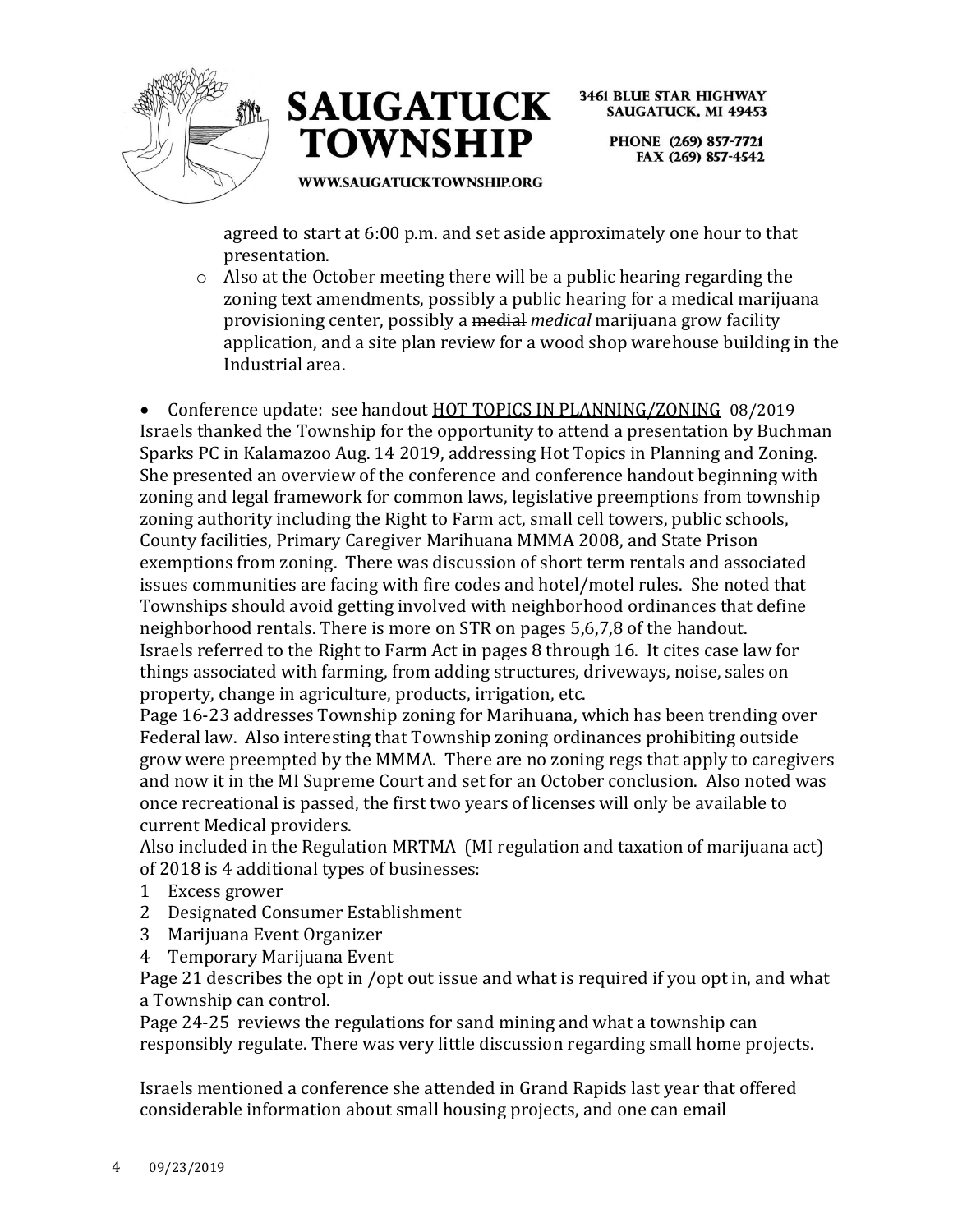



> PHONE (269) 857-7721 FAX (269) 857-4542

WWW.SAUGATUCKTOWNSHIP.ORG

[Rgibbs@gibbspanning.com](mailto:Rgibbs@gibbspanning.com) or go to the Robert Gibbs website to gain more small housing information. Gibbs strongly promotes creating neighborhoods with a variety of housing and typologies. Todays' successful neighborhood includes a mix of residential, civic area, parks and commercial space. Again, the challenge has been meeting fire codes.

Gibbs says todays' small homes work beginning at 800 square feet. Todays' millennial wants walk-able urban housing which is said to increase home values. Ideal neighborhoods begin at 300' by 300'.

Helmrich thanked Israels for the information and requested that Griffen *Manager Graham* receive the handout. Wells will provide one to him.

# **10. Board Update** from Jon Helmrich

September Board meeting update:

The Township was formally invited to join the Kalamazoo Lake Harbor Authority, something that has been discussed over the years. Our legal counsel is preparing a resolution of intent, and if the board chooses to join and the two governemnt councils (Douglas and Saugatuck) approve, the Township will have voting privilege and two appointments on the Authority. There is no commitment to costs.

It was realized that we do not have an active Construction Board of Appeals and three appointments were made to those positions, Chuck Carlson, Robert Firmiss and Jason Dedic. It is a requirement to have this Board in place.

We are moving forward to rejoin the Emergency Services Committee in Fennville, which operates the AMR contract for properties in the Township South of the Kalamazoo River. It was part of a millage voted on in the 80's, then suspended. There will be a public hearing at the next Board meeting in October. The next step would be to reinstate the millage on the winter tax bills and the typical cost is estimated to be 3-6 dollars per household/per year.

Griffen *Graham* has been working diligently on updating and revising personnel policies and revising financial policies. They will be discussed at the next Board meeting. There has been public concern expressed that the Allegan Co. Road Commission has been using the pesticide round-up '*Round Up'*. Griffen *Graham* with the input of two board members, has submitted a letter of concern to the ACRC addressing this issue. The Board approved additional small changes to the Medical Marijuana ordinance, which were previously discussed at the PC meeting relative to the 500 foot requirement. It was requested that a speed study be done at  $62<sup>nd</sup>$  Street and  $131<sup>st</sup>$  Avenue, south of Old Allegan Road. It will be done by the Road Commission and the Michigan State Police. The Township has renewed its Cemetery Services Agreement with the Village of Douglas but not with the City of Saugatuck at this time.

Welk questioned where the Township is with the litigation process. Prietz and Helmrich replied they have no additional updates to provide on the subject.